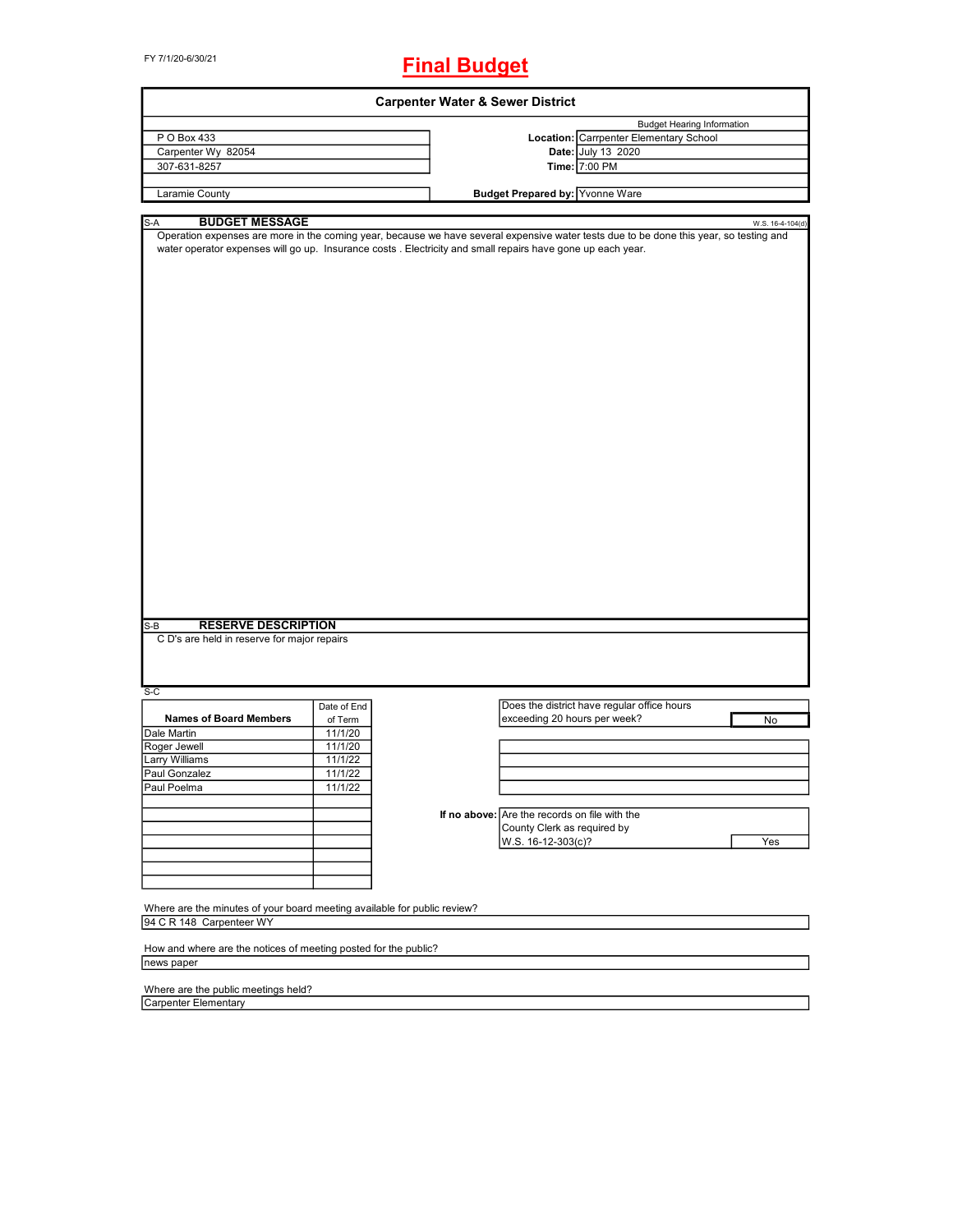# **FINAL BUDGET SUMMARY**

|                | <b>OVERVIEW</b>                                                             | 2018-2019<br>Actual | 2019-2020<br>Estimated | 2020-2021<br>Proposed | <b>Final Approval</b> |
|----------------|-----------------------------------------------------------------------------|---------------------|------------------------|-----------------------|-----------------------|
|                |                                                                             |                     |                        |                       |                       |
| $S-1$<br>$S-2$ | <b>Total Budgeted Expenditures</b><br><b>Total Principal to Pay on Debt</b> | \$0<br>\$0          | \$19,024<br>\$0        | \$30,000<br>\$0       | \$30,000<br>\$0       |
| $S-3$          | <b>Total Change to Restricted Funds</b>                                     | \$0                 | \$0                    | \$0                   | \$0                   |
|                |                                                                             |                     |                        |                       |                       |
| $S-4$          | <b>Total General Fund and Forecasted Revenues Available</b>                 | \$0                 | \$30.665               | \$211.431             | \$211,431             |
| $S-5$          | Amount requested from County Commissioners                                  | \$0                 | \$6,662                | \$6,662               | \$6,662               |
|                |                                                                             |                     |                        |                       |                       |
| $S-6$          | <b>Additional Funding Needed:</b>                                           |                     |                        | \$0                   | \$0                   |

|                     | <b>REVENUE SUMMARY</b>                                            |                                 | 2019-2020           | 2020-2021           | <b>Final Approval</b>            |
|---------------------|-------------------------------------------------------------------|---------------------------------|---------------------|---------------------|----------------------------------|
|                     |                                                                   | Estimated<br>Proposed<br>Actual |                     |                     |                                  |
|                     |                                                                   |                                 |                     |                     |                                  |
| $S-7$<br>$S-8$      | <b>Operating Revenues</b><br>Tax levy (From the County Treasurer) | \$0<br>\$0                      | \$22,726<br>\$6,662 | \$20,450<br>\$6,662 | \$20,450<br>\$6,662              |
| $S-9$               | <b>Government Support</b>                                         | \$0                             | \$0                 | \$0                 | \$0                              |
|                     | Grants                                                            | \$0                             | \$0                 | \$0                 | \$0                              |
| $S-10$<br>$S-11$    | Other County Support (Not from Co. Treas.)                        | \$0                             | \$0                 | \$0                 | \$0                              |
| $S-12$              | <b>Miscellaneous</b>                                              | \$0                             | \$1,277             | \$1,900             | \$1,900                          |
| $S-13$              | <b>Other Forecasted Revenue</b>                                   | \$0                             | \$0                 | \$0                 | \$0                              |
|                     |                                                                   |                                 |                     |                     |                                  |
| $S-14$              | <b>Total Revenue</b>                                              | \$0                             | \$30,665            | \$29,012            | \$29,012                         |
|                     | FY 7/1/20-6/30/21                                                 |                                 |                     |                     | Carpenter Water & Sewer District |
|                     | <b>EXPENDITURE SUMMARY</b>                                        | 2018-2019                       | 2019-2020           | 2020-2021           | <b>Final Approval</b>            |
|                     |                                                                   | Actual                          | Estimated           | Proposed            |                                  |
|                     |                                                                   |                                 |                     |                     |                                  |
| $S-15$              | <b>Capital Outlay</b>                                             | \$0                             | \$0                 | \$1,600             | \$1,600                          |
| $S-16$              | <b>Interest and Fees On Debt</b>                                  | \$0<br>\$0                      | \$0                 | \$0                 | \$0                              |
| $S-17$              | <b>Administration</b>                                             |                                 | \$2,878             | \$3,800             | \$3,800                          |
| $S-18$              | <b>Operations</b>                                                 | \$0<br>\$0                      | \$12,068            | \$20,250            | \$20,250                         |
| $S-19$              | <b>Indirect Costs</b>                                             |                                 | \$4,078<br>\$0      | \$4,350             | \$4,350                          |
| S-20R               | <b>Expenditures paid by Reserves</b>                              | \$0                             |                     | \$0                 | \$0                              |
| $S-20$              | <b>Total Expenditures</b>                                         | \$0                             | \$19,024            | \$30,000            | \$30,000                         |
| <b>DEBT SUMMARY</b> |                                                                   | 2018-2019                       | 2019-2020           | 2020-2021           |                                  |
|                     |                                                                   | Actual                          | Estimated           | Proposed            | <b>Final Approval</b>            |
|                     |                                                                   |                                 |                     |                     |                                  |
| $S-21$              | <b>Principal Paid on Debt</b>                                     | \$0                             | \$0                 | \$0                 | \$0                              |
|                     |                                                                   | 2018-2019                       | 2019-2020           | 2020-2021           |                                  |
|                     | <b>CASH AND INVESTMENTS</b>                                       | Actual                          | Estimated           | Proposed            | <b>Final Approval</b>            |
|                     |                                                                   |                                 |                     |                     |                                  |
| $S-22$              | TOTAL GENERAL FUNDS                                               | \$0                             | \$0                 | \$182,419           | \$182,419                        |
|                     | <b>Summary of Reserve Funds</b>                                   |                                 |                     |                     |                                  |
| $S-23$              | <b>Beginning Balance in Reserve Accounts</b>                      |                                 |                     |                     |                                  |
| $S-24$              | a. Sinking and Debt Service Funds                                 | \$0                             | \$0                 | \$0                 | \$0                              |
| $S-25$              | b. Reserves                                                       | \$0                             | \$0                 | \$0                 | \$0                              |
| $S-26$              | c. Bond Funds                                                     | \$0                             | \$0                 | \$0                 | \$0                              |
|                     | Total Reserves (a+b+c)                                            | \$0                             | \$0                 | \$0                 | \$0                              |
| $S-27$              | Amount to be added                                                |                                 |                     |                     |                                  |
| $S-28$              | a. Sinking and Debt Service Funds                                 | \$0                             | \$0                 | \$0                 | \$0                              |
| $S-29$              | b. Reserves                                                       | \$0                             | \$0                 | \$0                 | \$0                              |
| $S-30$              | c. Bond Funds                                                     | \$0                             | \$0                 | \$0                 | \$0                              |
|                     | Total to be added (a+b+c)                                         | \$0                             | \$0                 | \$0                 | \$0                              |
|                     |                                                                   |                                 |                     |                     |                                  |
| $S-31$              | Subtotal                                                          | \$0                             | \$0                 | \$0                 | \$0                              |
| $S-32$              | Less Total to be spent                                            | \$0                             | \$0                 | \$0                 | \$0                              |
| $S-33$              | TOTAL RESERVES AT END OF FISCAL YEAR                              | \$0                             | \$0                 | \$0                 | \$0                              |
|                     |                                                                   |                                 |                     |                     | <b>End of Summary</b>            |
|                     |                                                                   |                                 |                     |                     |                                  |

*Budget Officer / District Official (if not same as "Submitted by")*

7/13/2020 Dale Martin Date adopted by Special District

Carpenter Wy 82054 **DISTRICT ADDRESS:** PO Box 433 **PREPARED BY:** Yvonne Ware

**DISTRICT PHONE:** 307-631-8257

*Prepared in compliance with the Uniform Municipal Fiscal Procedures Act (W.S. 16-4-101 through 124) as it applies.*

1/23/19 *Form approved by Wyoming Department of Audit, Public Funds Division*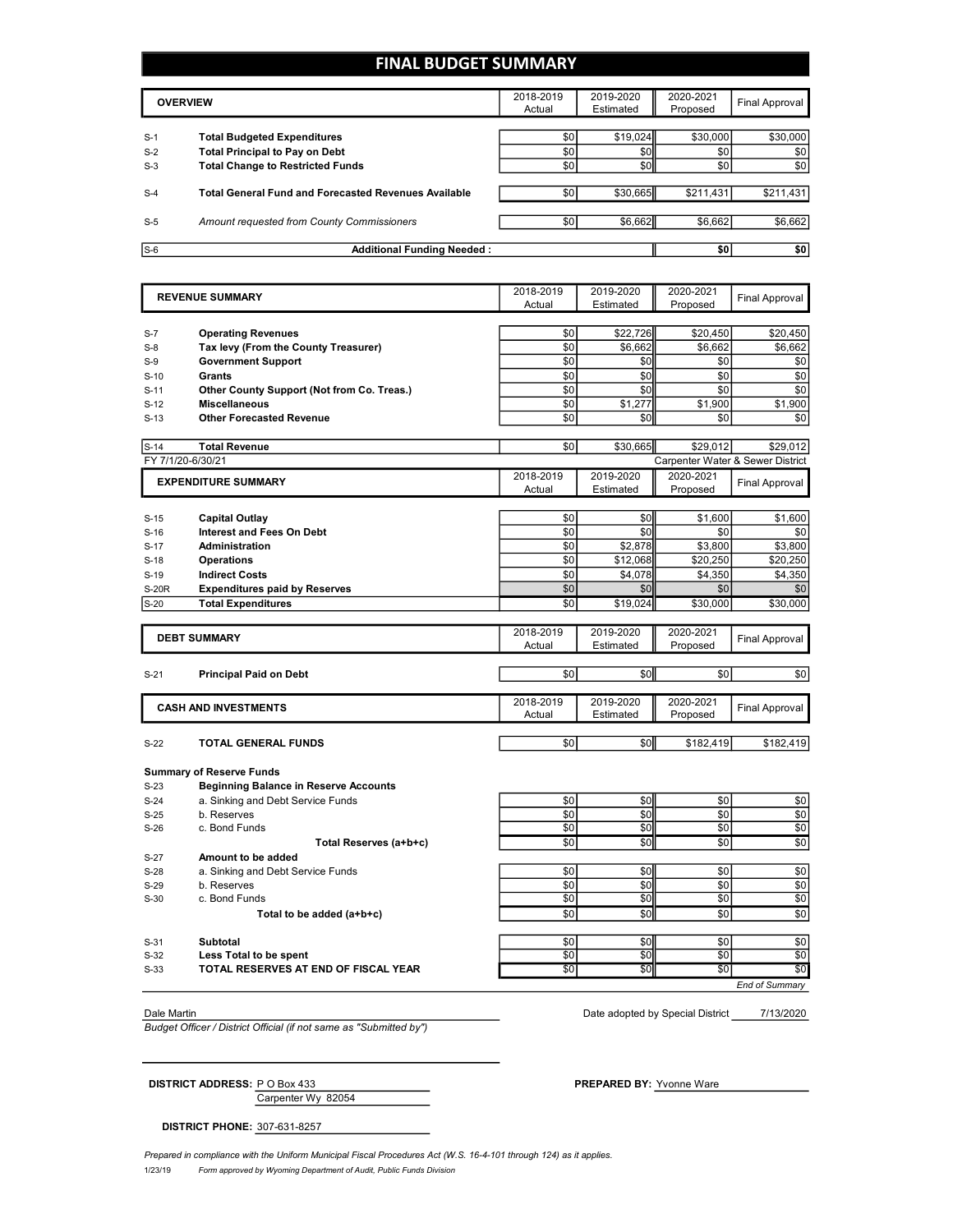# **Final Budget**

Carpenter Water & Sewer District

**NAME OF DISTRICT/BOARD**

**FYE** 6/30/2021

|         | PROPERTY TAXES AND ASSESSMENTS                 |                     |                        |                       |                       |
|---------|------------------------------------------------|---------------------|------------------------|-----------------------|-----------------------|
|         |                                                | 2018-2019<br>Actual | 2019-2020<br>Estimated | 2020-2021<br>Proposed | <b>Final Approval</b> |
| $R-1$   | <b>Property Taxes and Assessments Received</b> |                     |                        |                       |                       |
| $R-1.1$ | Tax Levy (From the County Treasurer)           |                     | \$6,662                | \$6,662               | \$6,662               |
| $R-1.2$ | <b>Other County Support</b>                    |                     |                        |                       |                       |
|         | <b>FORECASTED REVENUE</b>                      |                     |                        |                       |                       |
|         |                                                | 2018-2019           | 2019-2020              | 2020-2021             |                       |
|         |                                                | Actual              | Estimated              | Proposed              | <b>Final Approval</b> |
| $R-2$   | <b>Revenues from Other Governments</b>         |                     |                        |                       |                       |
| $R-2.1$ | State Aid                                      |                     | \$0                    | \$0                   |                       |
| $R-2.2$ | Additional County Aid (non-treasurer)          |                     |                        |                       |                       |
| $R-2.3$ | City (or Town) Aid                             |                     |                        |                       |                       |
| $R-2.4$ | Other (Specify)                                |                     |                        |                       |                       |
| $R-2.5$ | <b>Total Government Support</b>                | \$0                 | \$0                    | \$0                   | \$0                   |
| $R-3$   | <b>Operating Revenues</b>                      |                     |                        |                       |                       |
| $R-3.1$ | <b>Customer Charges</b>                        |                     | \$21,426               | \$20,000              | \$20,000              |
| $R-3.2$ | Sales of Goods or Services                     |                     | \$100                  | \$0                   |                       |
| $R-3.3$ | <b>Other Assessments</b>                       |                     | \$1,200                | \$450                 | \$450                 |
| $R-3.4$ | <b>Total Operating Revenues</b>                | \$0                 | \$22,726               | \$20,450              | \$20,450              |
| $R-4$   | Grants                                         |                     |                        |                       |                       |
| $R-4.1$ | <b>Direct Federal Grants</b>                   |                     |                        | \$0                   |                       |
| $R-4.2$ | Federal Grants thru State Agencies             |                     |                        |                       |                       |
| $R-4.3$ | <b>Grants from State Agencies</b>              |                     |                        |                       |                       |
| $R-4.4$ | <b>Total Grants</b>                            | \$0                 | $\sqrt{6}$             | \$0                   | \$0                   |
| $R-5$   | <b>Miscellaneous Revenue</b>                   |                     |                        |                       |                       |
| $R-5.1$ | Interest                                       |                     | \$1,277                | \$1,000               | \$1,000               |
| $R-5.2$ | Other: Specify<br>tower lease                  |                     |                        | \$900                 | \$900                 |
| $R-5.3$ | Other: Additional                              |                     |                        |                       |                       |
| $R-5.4$ | <b>Total Miscellaneous</b>                     | \$0                 | \$1,277                | \$1,900               | \$1,900               |
| $R-5.5$ | <b>Total Forecasted Revenue</b>                | \$0                 | \$24,003               | \$22,350              | \$22,350              |
| $R-6$   | <b>Other Forecasted Revenue</b>                |                     |                        |                       |                       |
| $R-6.1$ | a. Other past due-as estimated by Co. Treas.   |                     |                        | \$0                   |                       |
| $R-6.2$ | b. Other forecasted revenue (specify):         |                     |                        |                       |                       |
| $R-6.3$ |                                                |                     |                        |                       |                       |
| $R-6.4$ |                                                |                     |                        |                       |                       |
| $R-6.5$ |                                                |                     |                        |                       |                       |
| $R-6.6$ | Total Other Forecasted Revenue (a+b)           | \$0                 | \$0                    | \$0                   | $\overline{50}$       |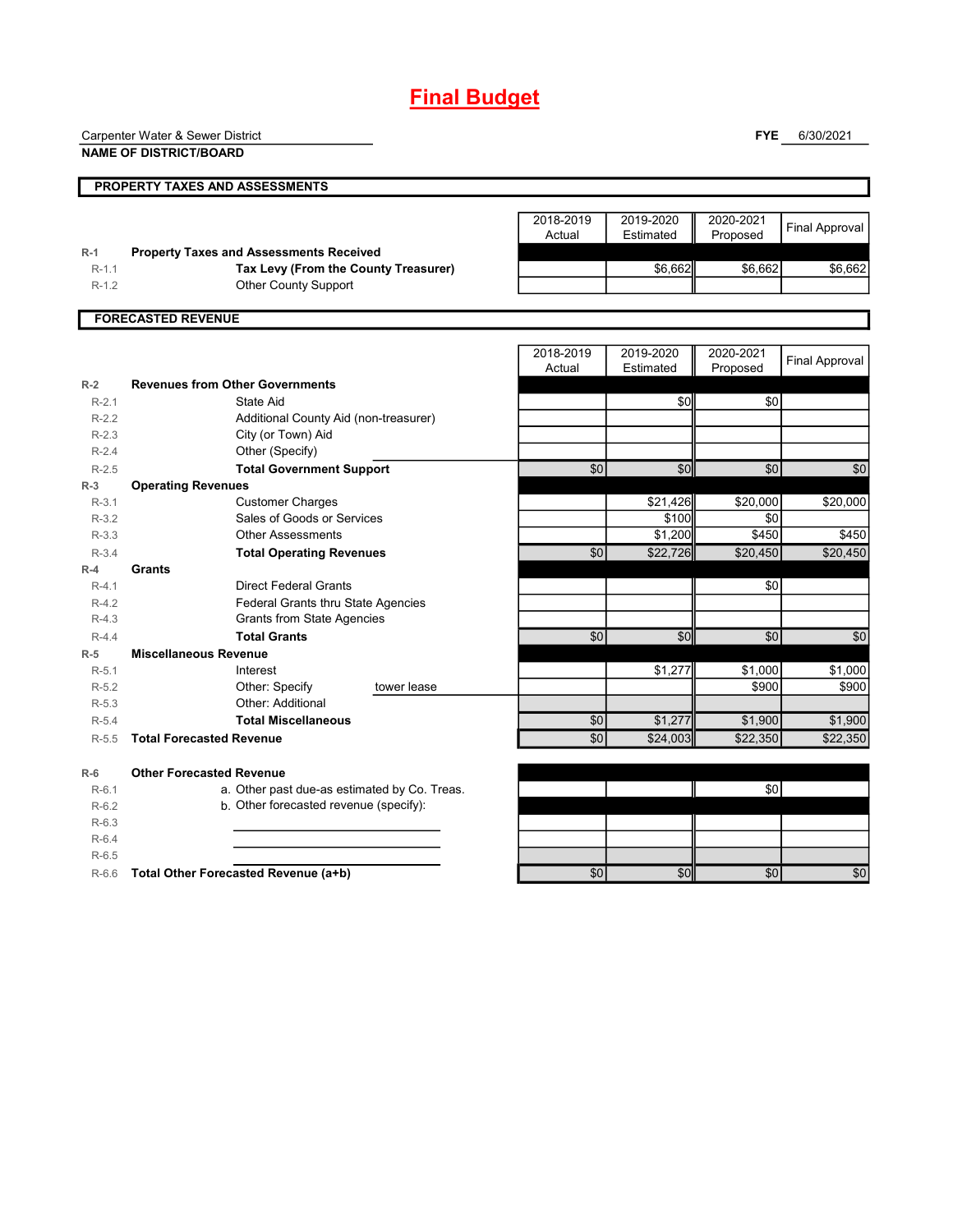# **CAPITAL OUTLAY BUDGET**

| E-1     | <b>Capital Outlay</b>       |                         |
|---------|-----------------------------|-------------------------|
| $F-1$ 1 |                             | <b>Real Property</b>    |
| $F-12$  |                             | Vehicles                |
| $F-1.3$ |                             | <b>Office Equipment</b> |
| $F-14$  |                             | Other (Specify)         |
| $F-1.5$ |                             |                         |
| $F-16$  |                             |                         |
| $F-17$  |                             |                         |
| $F-1.8$ | <b>TOTAL CAPITAL OUTLAY</b> |                         |

|         |                             |                      | 2018-2019 | 2019-2020  | 2020-2021 |                |
|---------|-----------------------------|----------------------|-----------|------------|-----------|----------------|
|         |                             |                      | Actual    | Estimated  | Proposed  | Final Approval |
|         | <b>Capital Outlay</b>       |                      |           |            |           |                |
| $E-1.1$ |                             | <b>Real Property</b> |           |            | \$0       |                |
| $E-1.2$ |                             | Vehicles             |           | <b>\$0</b> | \$0       |                |
| $E-1.3$ |                             | Office Equipment     |           |            | \$1,600   | \$1,600        |
| $E-1.4$ |                             | Other (Specify)      |           |            |           |                |
| $E-1.5$ |                             |                      |           |            |           |                |
| $E-1.6$ |                             |                      |           |            |           |                |
| $E-1.7$ |                             |                      |           |            |           |                |
| $E-1.8$ | <b>TOTAL CAPITAL OUTLAY</b> |                      | \$0       | \$0        | \$1,600   | \$1,600        |

## **ADMINISTRATION BUDGET**

|           |                                      |                                 | Actual          | csunated | <b>FIUPUSEU</b> |
|-----------|--------------------------------------|---------------------------------|-----------------|----------|-----------------|
| $E-2$     | <b>Personnel Services</b>            |                                 |                 |          |                 |
| $E - 2.1$ |                                      | Administrator                   |                 | \$2,878  | \$3,200         |
| $E-2.2$   |                                      | Secretary                       |                 |          |                 |
| $E-2.3$   |                                      | Clerical                        |                 |          |                 |
| $E-2.4$   |                                      | Other (Specify)                 |                 |          |                 |
| $E-2.5$   |                                      |                                 |                 |          |                 |
| $E-2.6$   |                                      |                                 |                 |          |                 |
| $E - 2.7$ |                                      |                                 |                 |          |                 |
| $E-3$     | <b>Board Expenses</b>                |                                 |                 |          |                 |
| $E - 3.1$ |                                      | Travel                          |                 |          | \$0             |
| $E - 3.2$ |                                      | Mileage                         |                 |          | \$0             |
| $E-3.3$   |                                      | Other (Specify)                 |                 |          |                 |
| $E - 3.4$ |                                      |                                 |                 |          |                 |
| $E - 3.5$ |                                      |                                 |                 |          |                 |
| $E - 3.6$ |                                      |                                 |                 |          |                 |
| $E-4$     | <b>Contractual Services</b>          |                                 |                 |          |                 |
| $E-4.1$   |                                      | Legal                           |                 |          |                 |
| $E - 4.2$ |                                      | Accounting/Auditing             |                 |          |                 |
| $E-4.3$   |                                      | Other (Specify)                 |                 |          |                 |
| $E-4.4$   |                                      |                                 |                 |          |                 |
| $E-4.5$   |                                      |                                 |                 |          |                 |
| $E-4.6$   |                                      |                                 |                 |          |                 |
| $E-5$     | <b>Other Administrative Expenses</b> |                                 |                 |          |                 |
| $E - 5.1$ |                                      | <b>Office Supplies</b>          |                 |          | \$400           |
| $E-5.2$   |                                      | Office equipment, rent & repair |                 |          | \$200           |
| $E-5.3$   |                                      | Education                       |                 |          |                 |
| $E - 5.4$ |                                      | Registrations                   |                 |          |                 |
| $E-5.5$   |                                      | Other (Specify)                 |                 |          |                 |
| $E-5.6$   |                                      |                                 |                 |          |                 |
| $E - 5.7$ |                                      |                                 |                 |          |                 |
| $E - 5.8$ |                                      |                                 |                 |          |                 |
| F-6       | TOTAL ADMINISTRATION                 |                                 | SO <sub>1</sub> | \$2878   | \$3800          |

|           |                                      | 2018-2019 | 2019-2020 | 2020-2021 | <b>Final Approval</b> |
|-----------|--------------------------------------|-----------|-----------|-----------|-----------------------|
|           |                                      | Actual    | Estimated | Proposed  |                       |
| $E-2$     | <b>Personnel Services</b>            |           |           |           |                       |
| $E - 2.1$ | Administrator                        |           | \$2,878   | \$3,200   | \$3,200               |
| $E - 2.2$ | Secretary                            |           |           |           |                       |
| $E - 2.3$ | Clerical                             |           |           |           |                       |
| $E - 2.4$ | Other (Specify)                      |           |           |           |                       |
| $E-2.5$   |                                      |           |           |           |                       |
| $E-2.6$   |                                      |           |           |           |                       |
| $E - 2.7$ |                                      |           |           |           |                       |
| $E-3$     | <b>Board Expenses</b>                |           |           |           |                       |
| $E-3.1$   | Travel                               |           |           | \$0       |                       |
| $E-3.2$   | Mileage                              |           |           | \$0       |                       |
| $E - 3.3$ | Other (Specify)                      |           |           |           |                       |
| $E - 3.4$ |                                      |           |           |           |                       |
| $E-3.5$   |                                      |           |           |           |                       |
| $E - 3.6$ |                                      |           |           |           |                       |
| $E-4$     | <b>Contractual Services</b>          |           |           |           |                       |
| $E - 4.1$ | Legal                                |           |           |           |                       |
| $E-4.2$   | Accounting/Auditing                  |           |           |           |                       |
| $E - 4.3$ | Other (Specify)                      |           |           |           |                       |
| $E-4.4$   |                                      |           |           |           |                       |
| $E-4.5$   |                                      |           |           |           |                       |
| $E-4.6$   |                                      |           |           |           |                       |
| $E-5$     | <b>Other Administrative Expenses</b> |           |           |           |                       |
| $E-5.1$   | Office Supplies                      |           |           | \$400     | \$400                 |
| $E - 5.2$ | Office equipment, rent & repair      |           |           | \$200     | \$200                 |
| $E - 5.3$ | Education                            |           |           |           |                       |
| $E - 5.4$ | Registrations                        |           |           |           |                       |
| $E - 5.5$ | Other (Specify)                      |           |           |           |                       |
| $E-5.6$   |                                      |           |           |           |                       |
| $E - 5.7$ |                                      |           |           |           |                       |
| $E - 5.8$ |                                      |           |           |           |                       |
| $E-6$     | <b>TOTAL ADMINISTRATION</b>          | \$0       | \$2,878   | \$3,800   | \$3,800               |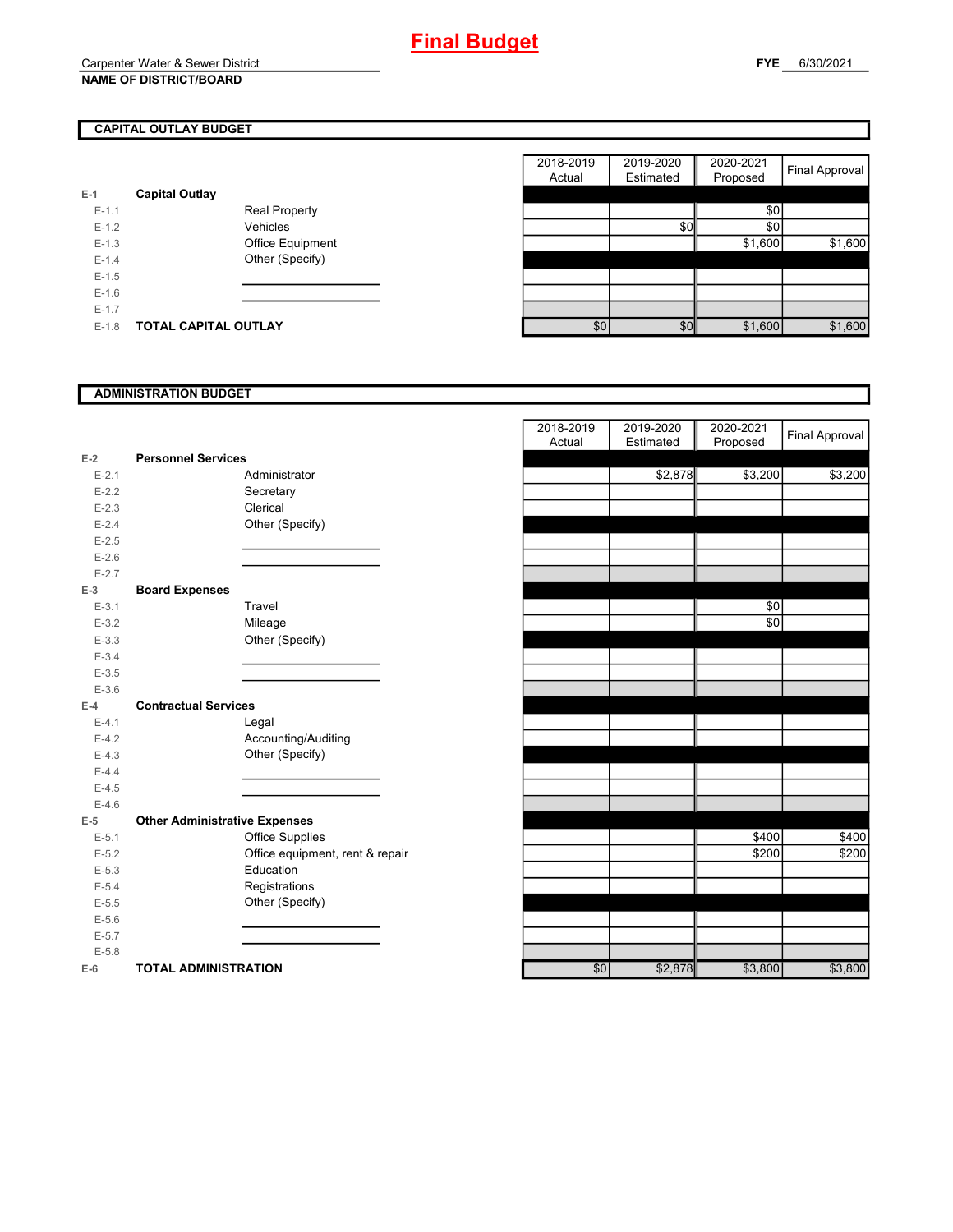Carpenter Water & Sewer District

# **OPERATIONS BUDGET**

| $E-7$     | <b>Personnel Services</b>              |                             |               |
|-----------|----------------------------------------|-----------------------------|---------------|
| $E - 7.1$ | Wages--Operations                      |                             | \$0           |
| $E - 7.2$ | Service Contracts                      |                             | $\frac{6}{3}$ |
| $E - 7.3$ | Other (Specify)                        |                             |               |
| $E - 7.4$ |                                        |                             |               |
| $E - 7.5$ |                                        |                             |               |
| $E - 7.6$ |                                        |                             |               |
| $E-8$     | <b>Travel</b>                          |                             |               |
| $E-8.1$   | Mileage                                |                             | \$0           |
| $E-8.2$   | Other (Specify)                        |                             |               |
| $E-8.3$   |                                        |                             |               |
| $E - 8.4$ |                                        |                             |               |
| $E - 8.5$ |                                        |                             |               |
| $E-9$     | <b>Operating supplies (List)</b>       |                             |               |
| $E-9.1$   |                                        | \$780                       | \$3,000       |
| $E-9.2$   |                                        |                             |               |
| $E-9.3$   |                                        |                             |               |
| $E - 9.4$ |                                        |                             |               |
| $E-9.5$   |                                        |                             |               |
| $E-10$    | <b>Program Services (List)</b>         |                             |               |
| $E-10.1$  |                                        |                             | \$4,000       |
| $E-10.2$  | water tests                            |                             |               |
| $E-10.3$  |                                        |                             |               |
| $E-10.4$  |                                        |                             |               |
| $E-10.5$  |                                        |                             |               |
| $E-11$    | <b>Contractual Arrangements (List)</b> |                             |               |
| $E-11.1$  |                                        |                             |               |
| $E-11.2$  |                                        |                             |               |
| $E-11.3$  |                                        |                             |               |
| $E-11.4$  |                                        |                             |               |
| $E-11.5$  |                                        |                             |               |
| $E-12$    | <b>Other operations (Specify)</b>      |                             |               |
| $E-12.1$  | water operator                         | \$7,592                     | \$9,000       |
| $E-12.2$  | meter reader                           | \$600                       | \$700         |
| $E-12.3$  | electric                               | \$2,948                     | \$3,300       |
| $E-12.4$  | one call                               | \$148                       | \$250         |
| $E-12.5$  |                                        |                             |               |
| $E-13$    | <b>TOTAL OPERATIONS</b>                | \$12,068<br>$\overline{50}$ | \$20,250      |

|                |                                        | 2018-2019<br>2019-2020<br>2020-2021 | <b>Final Approval</b> |
|----------------|----------------------------------------|-------------------------------------|-----------------------|
|                |                                        | Estimated<br>Proposed<br>Actual     |                       |
| 7              | <b>Personnel Services</b>              |                                     |                       |
| $E - 7.1$      | Wages--Operations                      | \$0                                 |                       |
| $E - 7.2$      | Service Contracts                      | \$0                                 |                       |
| $E - 7.3$      | Other (Specify)                        |                                     |                       |
| $E - 7.4$      |                                        |                                     |                       |
| $E - 7.5$      |                                        |                                     |                       |
| $E - 7.6$      |                                        |                                     |                       |
| 8              | <b>Travel</b>                          |                                     |                       |
| $E-8.1$        | Mileage                                | \$0                                 |                       |
| $E-8.2$        | Other (Specify)                        |                                     |                       |
| $E - 8.3$      |                                        |                                     |                       |
| $E - 8.4$      |                                        |                                     |                       |
| $E-8.5$        |                                        |                                     |                       |
| 9              | <b>Operating supplies (List)</b>       |                                     |                       |
| $E-9.1$        |                                        | \$780<br>\$3,000                    | \$3,000               |
| $E-9.2$        |                                        |                                     |                       |
| $E - 9.3$      |                                        |                                     |                       |
| $E-9.4$        |                                        |                                     |                       |
| $E-9.5$        |                                        |                                     |                       |
| 10             | <b>Program Services (List)</b>         |                                     |                       |
| $E-10.1$       |                                        | \$4,000                             | \$4,000               |
| $E-10.2$       | water tests                            |                                     |                       |
| $E-10.3$       |                                        |                                     |                       |
| $E-10.4$       |                                        |                                     |                       |
| $E-10.5$       |                                        |                                     |                       |
| $11 -$         | <b>Contractual Arrangements (List)</b> |                                     |                       |
| $E-11.1$       |                                        |                                     |                       |
| $E-11.2$       |                                        |                                     |                       |
| $E-11.3$       |                                        |                                     |                       |
| $E-11.4$       |                                        |                                     |                       |
| $E-11.5$       |                                        |                                     |                       |
| 12             | <b>Other operations (Specify)</b>      |                                     |                       |
| $E-12.1$       | water operator                         | \$7,592<br>$\frac{1}{1}9,000$       | \$9,000               |
| $E-12.2$       | meter reader                           | \$600<br>\$700                      | \$700                 |
| $E-12.3$       | electric                               | \$2,948<br>\$3,300                  | \$3,300               |
| $E-12.4$       | one call                               | \$148<br>\$250                      | \$250                 |
| $E-12.5$       |                                        |                                     |                       |
| $\overline{a}$ | TOTAL ODEDATIONS                       | 01200<br>$\sim$<br><b>COO OFOI</b>  | 0.200                 |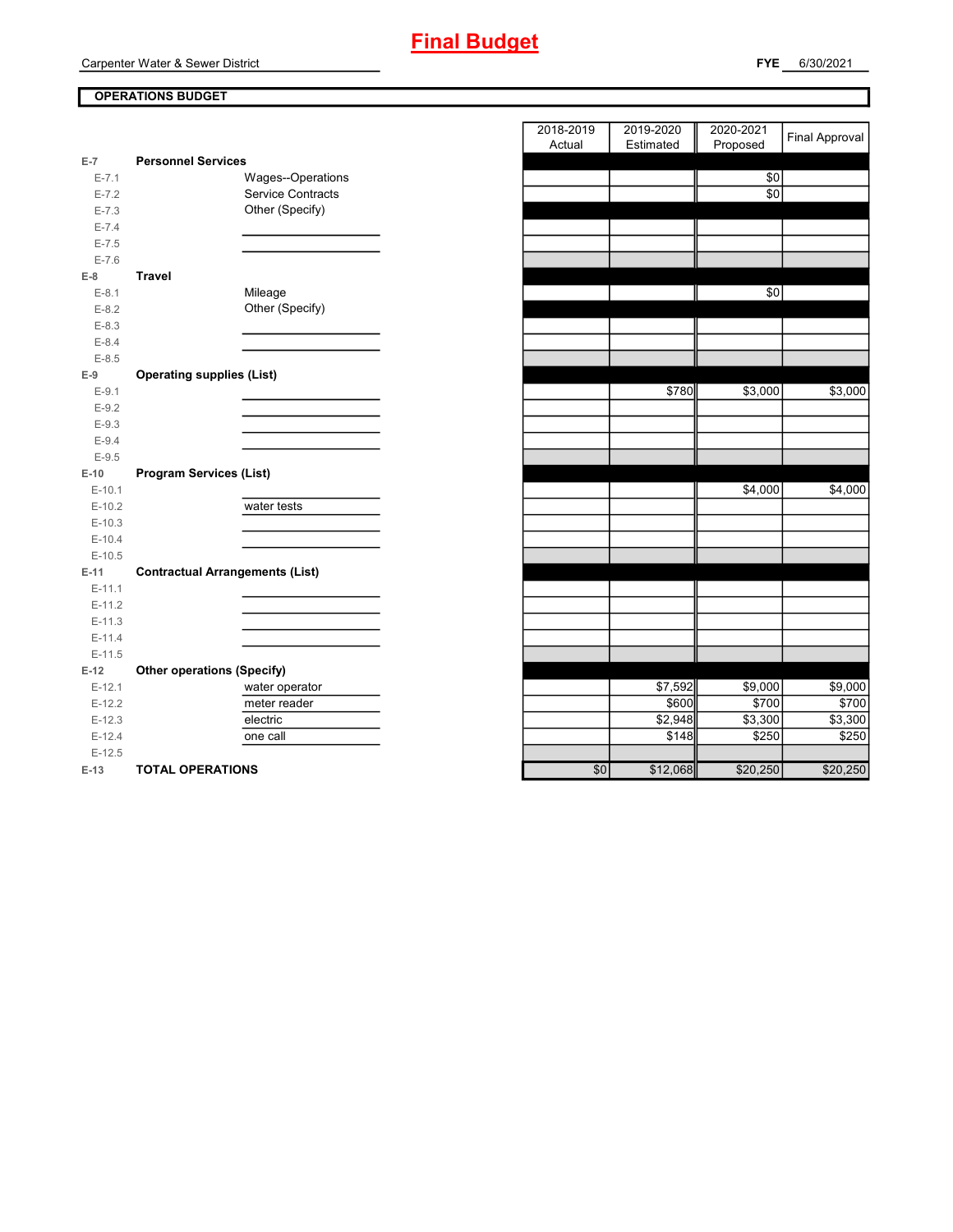

**FYE** 6/30/2021

# **INDIRECT COSTS BUDGET**

|          |                             |                              | Actual | Estimated | Proposed |
|----------|-----------------------------|------------------------------|--------|-----------|----------|
| $E-14$   | Insurance                   |                              |        |           |          |
| $E-14.1$ |                             | Liability                    |        | \$600     | \$700    |
| $E-14.2$ |                             | Buildings and vehicles       |        | \$3,478   | \$3,650  |
| $E-14.3$ |                             | Equipment                    |        |           |          |
| $E-14.4$ |                             | Other (Specify)              |        |           |          |
| $E-14.5$ |                             |                              |        |           |          |
| $E-14.6$ |                             |                              |        |           |          |
| $E-14.7$ |                             |                              |        |           |          |
| $E-15$   | Indirect payroll costs:     |                              |        |           |          |
| $E-15.1$ |                             | FICA (Social Security) taxes |        |           | \$0      |
| $E-15.2$ |                             | <b>Workers Compensation</b>  |        |           |          |
| $E-15.3$ |                             | <b>Unemployment Taxes</b>    |        |           |          |
| $E-15.4$ |                             | Retirement                   |        |           |          |
| $E-15.5$ |                             | Health Insurance             |        |           |          |
| $E-15.6$ |                             | Other (Specify)              |        |           |          |
| $E-15.7$ |                             |                              |        |           |          |
| $E-15.8$ |                             |                              |        |           |          |
| $E-15.9$ |                             |                              |        |           |          |
|          |                             |                              |        |           |          |
| $E-17$   | <b>TOTAL INDIRECT COSTS</b> |                              | \$0    | \$4,078   | \$4,350  |

|          |                             |                              | 2018-2019 | 2019-2020 | 2020-2021 | <b>Final Approval</b> |
|----------|-----------------------------|------------------------------|-----------|-----------|-----------|-----------------------|
|          |                             |                              | Actual    | Estimated | Proposed  |                       |
| 14       | Insurance                   |                              |           |           |           |                       |
| $E-14.1$ |                             | Liability                    |           | \$600     | \$700     | \$700                 |
| $E-14.2$ |                             | Buildings and vehicles       |           | \$3,478   | \$3,650   | \$3,650               |
| $E-14.3$ |                             | Equipment                    |           |           |           |                       |
| $E-14.4$ |                             | Other (Specify)              |           |           |           |                       |
| $E-14.5$ |                             |                              |           |           |           |                       |
| $E-14.6$ |                             |                              |           |           |           |                       |
| $E-14.7$ |                             |                              |           |           |           |                       |
| 15       | Indirect payroll costs:     |                              |           |           |           |                       |
| $E-15.1$ |                             | FICA (Social Security) taxes |           |           | \$0       |                       |
| $E-15.2$ |                             | <b>Workers Compensation</b>  |           |           |           |                       |
| $E-15.3$ |                             | Unemployment Taxes           |           |           |           |                       |
| $E-15.4$ |                             | Retirement                   |           |           |           |                       |
| $E-15.5$ |                             | Health Insurance             |           |           |           |                       |
| $E-15.6$ |                             | Other (Specify)              |           |           |           |                       |
| $E-15.7$ |                             |                              |           |           |           |                       |
| $E-15.8$ |                             |                              |           |           |           |                       |
| $E-15.9$ |                             |                              |           |           |           |                       |
|          |                             |                              |           |           |           |                       |
| 17       | <b>TOTAL INDIRECT COSTS</b> |                              | \$0       | \$4,078   | \$4,350   | \$4,350               |

#### **DEBT SERVICE BUDGET**

|         |                           | 2018-2019 | 2019-2020 | 2020-2021 |                |
|---------|---------------------------|-----------|-----------|-----------|----------------|
|         |                           | Actual    | Estimated | Proposed  | Final Approval |
| $D-1$   | <b>Debt Service</b>       |           |           |           |                |
| $D-1.1$ | Principal                 |           | \$0       | \$0       |                |
| $D-1.2$ | Interest                  |           |           |           |                |
| $D-1.3$ | Fees                      |           |           |           |                |
| $D-2$   | <b>TOTAL DEBT SERVICE</b> | \$0       | \$0       | \$0       | \$0            |